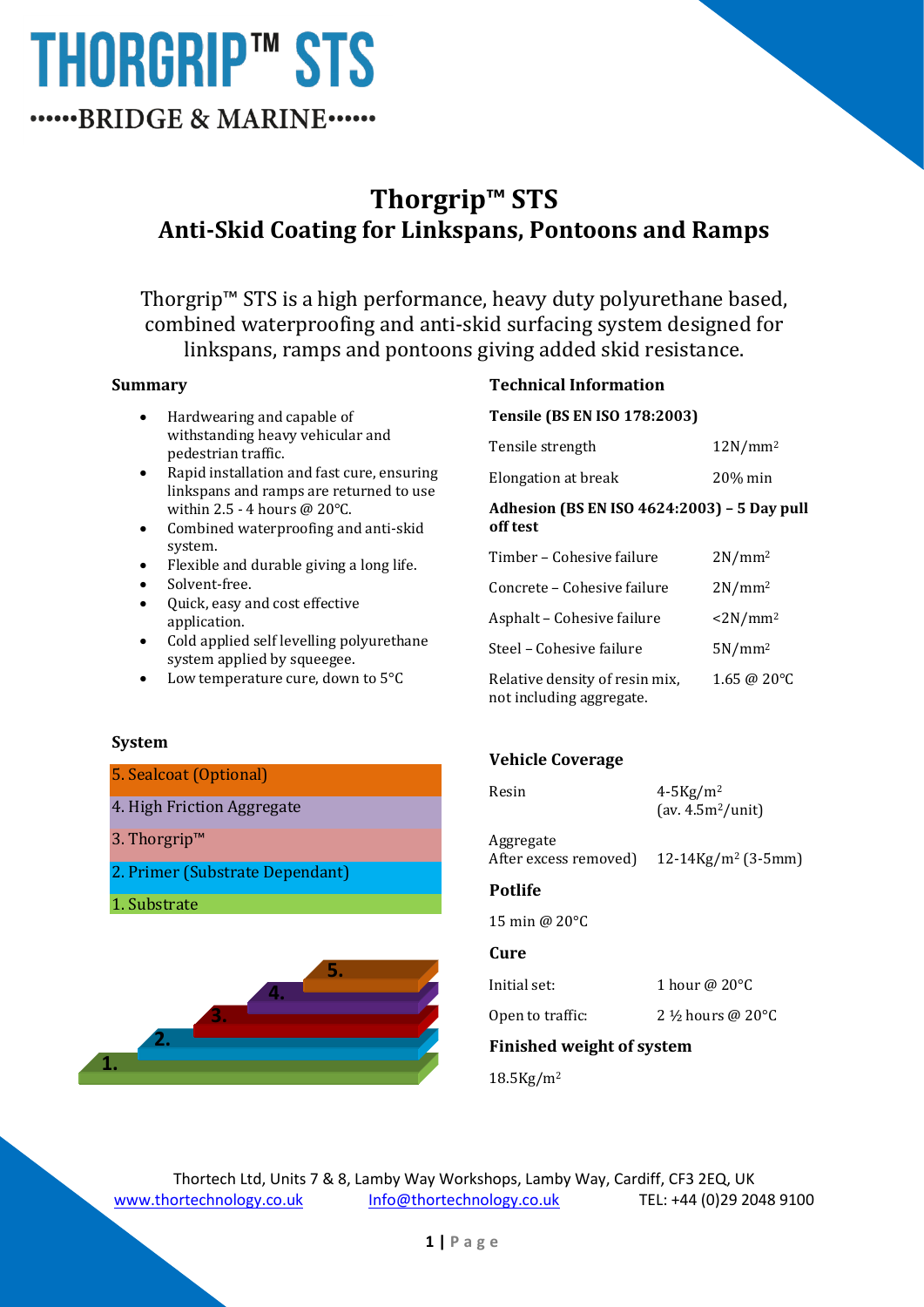## **Thorgrip™ STS Anti-Skid Coating for Linkspans, Pontoons and Ramps**

#### **Temperature & Relative Humidity**

Both coverage and cure depend on ambient and surface temperatures, the type and condition of the substrate and the aggregate temperature and size. Relative humidity must be between 35% - 85%. Surface temperatue must be below 40°C.

Recommended temperature range for storage, transport and application is 5°C and 28°C.

Please contact Thortech for other conditions.

#### **Aggregates**

The most commonly used aggregate is naturally grey emery, depending on the friction requirements of the aggregate.

#### **Sealer Coats**

If the aggregate you require is not available because of colour of size, a coloured finish of your choice can be achieved by using a coloured sealcoat.

#### **Packaging**

Thorgrip™ STS natural is supplied in 3 components, 25Kg unit

| Pack A – Hardener: | 2.76Kg unit |
|--------------------|-------------|
| Pack B – Resin:    | 7.26Kg unit |
| Pack C – Filler:   | 15Kg bag    |

Thorgrip™ STS black is supplied in 3 components, 25.4Kg unit

| Pack A – Hardener: | 2.76Kg unit |
|--------------------|-------------|
| Pack B – Resin:    | 7.66Kg      |
| Pack C – Filler:   | 15Kg bag    |

#### **Surface Preparation**

Ambient temperatures should be between 5°C and 28°C during application and cure. **Dry weather conditions and a dry substrate are essential.** For low temperature application on to a sloping surface refer to Thortech Technical Department.

| <b>SUBSTRATE</b>                                   | <b>PREPARATION</b>                                                                                                                                                                                                                                                                                                                                                                                                                                                                                                                                                                                                                                                                                                                                                  | <b>PRIMING</b>                                                                                                                                                                     |
|----------------------------------------------------|---------------------------------------------------------------------------------------------------------------------------------------------------------------------------------------------------------------------------------------------------------------------------------------------------------------------------------------------------------------------------------------------------------------------------------------------------------------------------------------------------------------------------------------------------------------------------------------------------------------------------------------------------------------------------------------------------------------------------------------------------------------------|------------------------------------------------------------------------------------------------------------------------------------------------------------------------------------|
| <b>BITUMEN</b><br><b>BOUND</b><br><b>MATERIALS</b> | The surface must be in reasonable condition and of sufficient strength to<br>accept the surfacing (must not soften at high temperatures), not excessively<br>smooth*, rutted, cracked or subject to aggregate ravelling, etc. It must be at<br>least 30 days old and have a surface texture that will provide a good<br>mechanical key eg/SMA or open graded materials (refer Thortech). Sand<br>carpet or materials using high penetration bitumen are generally unsuitable<br>as substrates. Remove all contamination including oils and greases. Existing<br>thermoplastic markings to be removed or worked around. Sweep clean to<br>remove all dust. Allow to dry thoroughly.*Depending on the condition of the<br>surface it may need to be lightly textured. | No primer required.                                                                                                                                                                |
| <b>ALUMINIUM</b>                                   | For non-anodised aluminium thoroughly clean and degrease the surface. Use<br>commercial detergents steam cleaners or pressure washers. Be sure all<br>detergent residues are rinsed from the surface. Solvent wipe and allow to<br>dry thoroughly.<br>For anodised aluminium thoroughly clean and degrease the surface. Use<br>commercial detergents, steam cleaners, or pressure washers. Be sure all                                                                                                                                                                                                                                                                                                                                                              | No primer required, if applying Thorgrip <sup>™</sup><br>STS immediately.<br>If application is going to be delayed, apply<br>Thorprime™ STS to avoid oxidisation.                  |
|                                                    | detergent residue is rinsed from the surface, abrade the surface by using 80-<br>120 grit paper to 'break' the anodised surface to ensure adhesion of the<br>primer/coating. Solvent wipe and allow to dry thoroughly.                                                                                                                                                                                                                                                                                                                                                                                                                                                                                                                                              | Allow to cure tack free (on average 2<br>hours). Thorgrip <sup>™</sup> STS should then be<br>applied during the following 10 hours,<br>failing which the area should be re-primed. |

Thortech Ltd, Units 7 & 8, Lamby Way Workshops, Lamby Way, Cardiff, CF3 2EQ, UK [www.thortechnology.co.uk](http://www.thortechnology.co.uk/) [Info@thortechnology.co.uk](mailto:Info@thortechnology.co.uk) TEL: +44 (0)29 2048 9100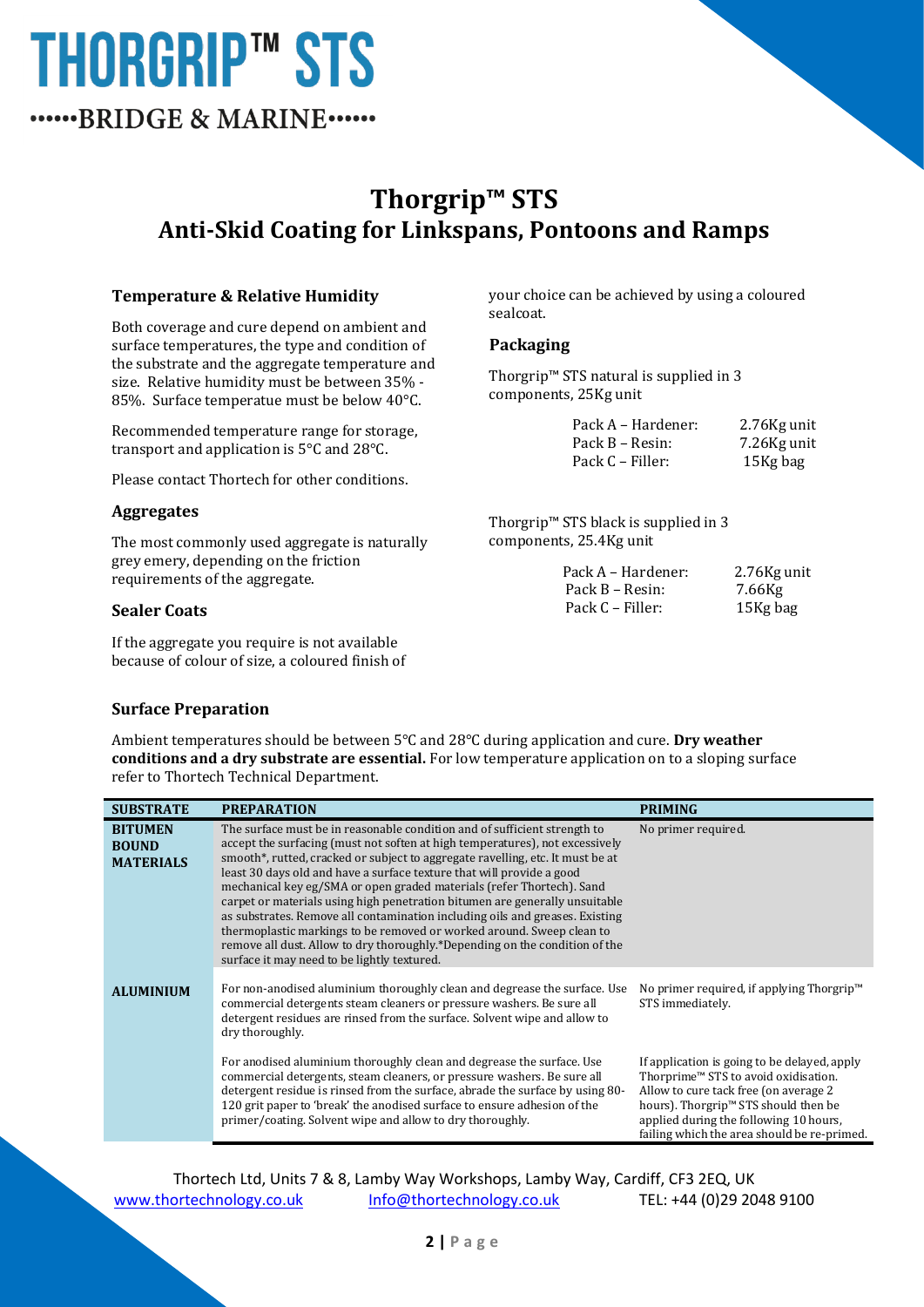## **Thorgrip™ STS Anti-Skid Coating for Linkspans, Pontoons and Ramps**

| <b>TIMBER</b>     | Timber must be completely dry throughout before considering treatment.<br>Timber contaminated by oils and greases, etc, is not suitable for treatment.<br>Lightly sand and sweep/vacuum clean. If possible timber products should be<br>sealed all round.                                                                                                                                                                                            | Apply Thorprime™ HD, and allow to cure<br>tack free (on average 2 hours). Apply<br>Thorgrip <sup>™</sup> STS within 24 hours of tack<br>free, failing which the area must be re-<br>primed. If left longer than 3 days, the<br>surface should also be lightly abraded. |
|-------------------|------------------------------------------------------------------------------------------------------------------------------------------------------------------------------------------------------------------------------------------------------------------------------------------------------------------------------------------------------------------------------------------------------------------------------------------------------|------------------------------------------------------------------------------------------------------------------------------------------------------------------------------------------------------------------------------------------------------------------------|
| <b>CONCRETE</b>   | Concrete surfaces must be at least 30 days old. Remove all contamination<br>and detritus including oils and greases, laitance, algae, moss, etc. Lightly<br>texture the surface by vacuum blasting/or other mechanical means, remove<br>residue by vacuum. Deep oil contamination to be removed using hot<br>compressed air. Existing thermoplastic markings to be removed or worked<br>around. Dry thoroughly.                                      | Apply Thorprime™ HD, and allow to cure<br>tack free (on average 2 hours). Apply<br>Thorgrip <sup>™</sup> STS within 24 hours of tack<br>free, failing which the area must be re-<br>primed. If left longer than 3 days, the<br>surface should also be lightly abraded. |
| <b>STEEL</b>      | Remove all rust, mill scale and surface contamination by grit blasting and<br>other mechanical means to a bright rust free surface (SA2½ blast profile 90<br>- 120). Remove oil and grease contamination with a suitable cleaning<br>fluid/degreaser and flush with water. Allow to dry thoroughly. Small or<br>inaccessible areas must be prepared by disc abrading to ST3, followed by<br>wiping down with a light hydrocarbon solvent, eg xylene. | Apply Thorprime™ STS within 4 hours of<br>surface preparation. Allow to cure tack free<br>(on average 2 hours). Thorgrip™ should<br>then be applied during the following 10<br>hours failing which the area should be re-<br>primed.                                   |
| <b>GALVANISED</b> | Before coating a galvanised surface it is advisable to blast to SA21/2 blast<br>profile 90 – 120 or prepare by grinder to ST3 standard. If blasting or<br>grinding is not possible, a mordant wash solution should be used. All areas<br>will turn black, a second coat may be required if all areas have not changed<br>colour. Wash down area with water and allow to dry.                                                                         | Apply Thorprime™ STS within 4 hours of<br>surface preparation. Allow to cure tack free<br>(on average 2 hours). Thorgrip™ STS<br>should then be applied during the<br>following 10 hours failing which the area<br>should be re-primed.                                |
|                   |                                                                                                                                                                                                                                                                                                                                                                                                                                                      |                                                                                                                                                                                                                                                                        |

#### **Note: Before use on slopes and other substrates, please contact Thortech for advice.**

#### **Method Statement**

Strict compliance with the mixing and laying procedure is critical – mixing times must not be exceeded.

Materials include Thorgrip™ STS, a 3 component polyurethane resin. It is used in conjunction with the customer's chosen high friction grit.

Pour the contents of Pack A and Pack B into a suitable mixing vessel and mix using a drill and paddle until homogeneous. Whilst still mixing, add the contents of Pack C and continue mixing for a further 20 seconds.

Pour the mixed material onto the surface and immediately spread using a serrated squeegee – do not spread too thinly (refer to coverage rates). No areas of the substrate should show through.

Wait for the resin to self level and gel over, this takes 5-30 minutes depending on

temperature/humidity. (30 minutes @ ambient temp of 20°C).

Broadcast the chosen aggregate onto the surface ensuring that there is no resin showing through. Remove any tape when the resin starts to gel and excess aggregate after the surface has become stable. This will vary with both product and ambient temperature.

#### **Cleaning**

Safesolve should be used for cleaning tools, etc.

#### **Health & Safety**

Gloves, overalls and barrier cream should be used when working with Thorgrip™ STS.

For full details please refer to the appropriate Health & Safety Datasheet.

Thortech Ltd, Units 7 & 8, Lamby Way Workshops, Lamby Way, Cardiff, CF3 2EQ, UK [www.thortechnology.co.uk](http://www.thortechnology.co.uk/) [Info@thortechnology.co.uk](mailto:Info@thortechnology.co.uk) TEL: +44 (0)29 2048 9100